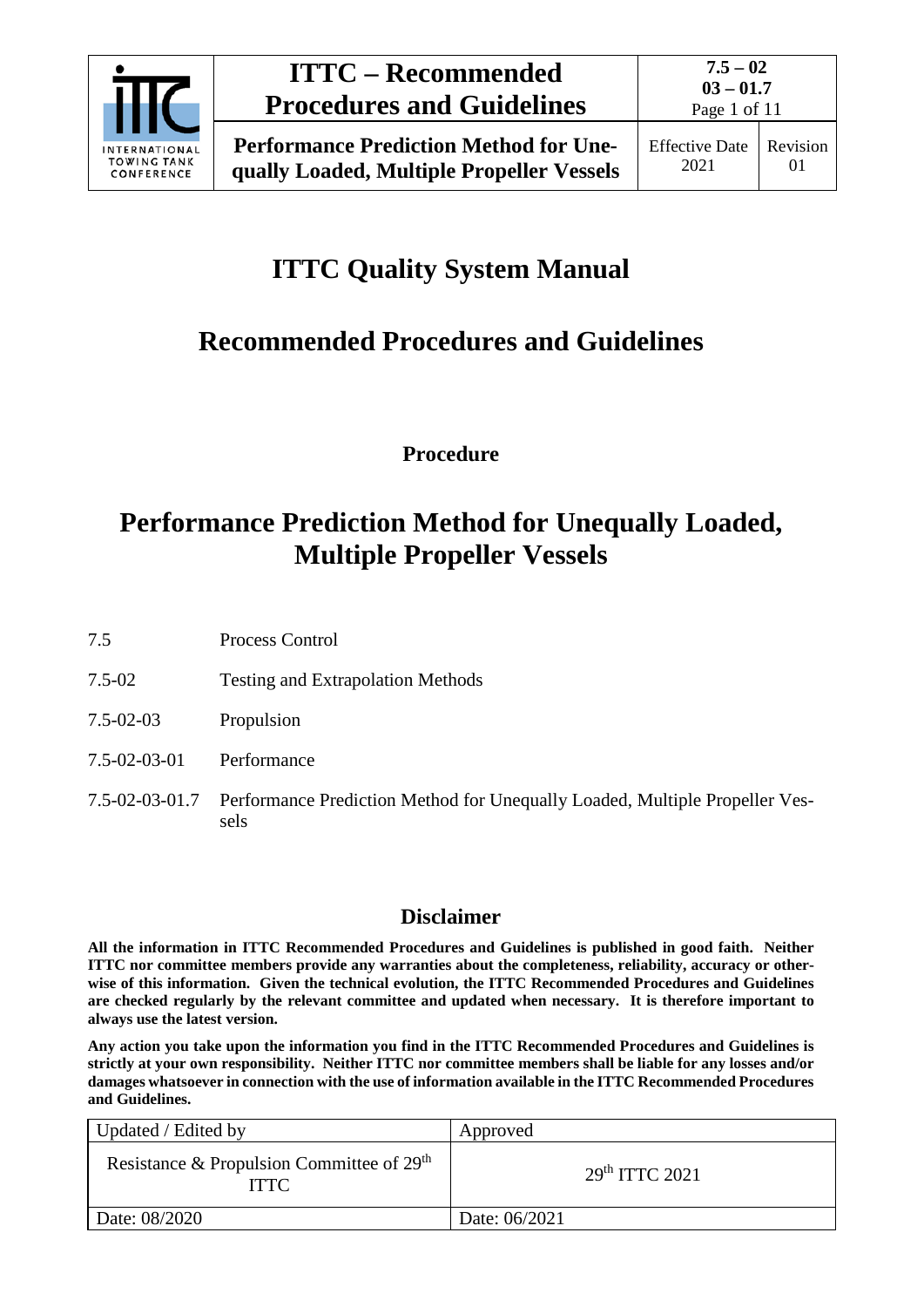

**Performance Prediction Method for Unequally Loaded, Multiple Propeller Vessels**

## **Table of Contents**

| 1. | <b>PURPOSE OF PROCEDURE 3</b>           |
|----|-----------------------------------------|
| 2. | <b>DESCRIPTION OF PROCEDURE  3</b>      |
|    |                                         |
|    |                                         |
|    | 2.3 Model Test Procedure4               |
|    | 2.4 Analysis of the Model Test Results6 |
|    |                                         |
|    |                                         |
|    | 2.5.2 Scale effect corrections for      |
|    | 2.5.3 Full scale wake and operating     |

| 2.5.4 Model-ship correlation factor9 |  |
|--------------------------------------|--|
|                                      |  |
| 2.6.1 Subject vessel and basic data9 |  |
| 2.6.2 Model test data and analysis9  |  |

- **3. VALIDATION [.....................................11](#page-10-0)**
	- **3.1 [Uncertainty Analysis](#page-10-1) .......................11**
	- **3.2 [Comparison with Full Scale Results](#page-10-2) .. [....................................................11](#page-10-2)**
- **4. REFERENCES [....................................11](#page-10-3)**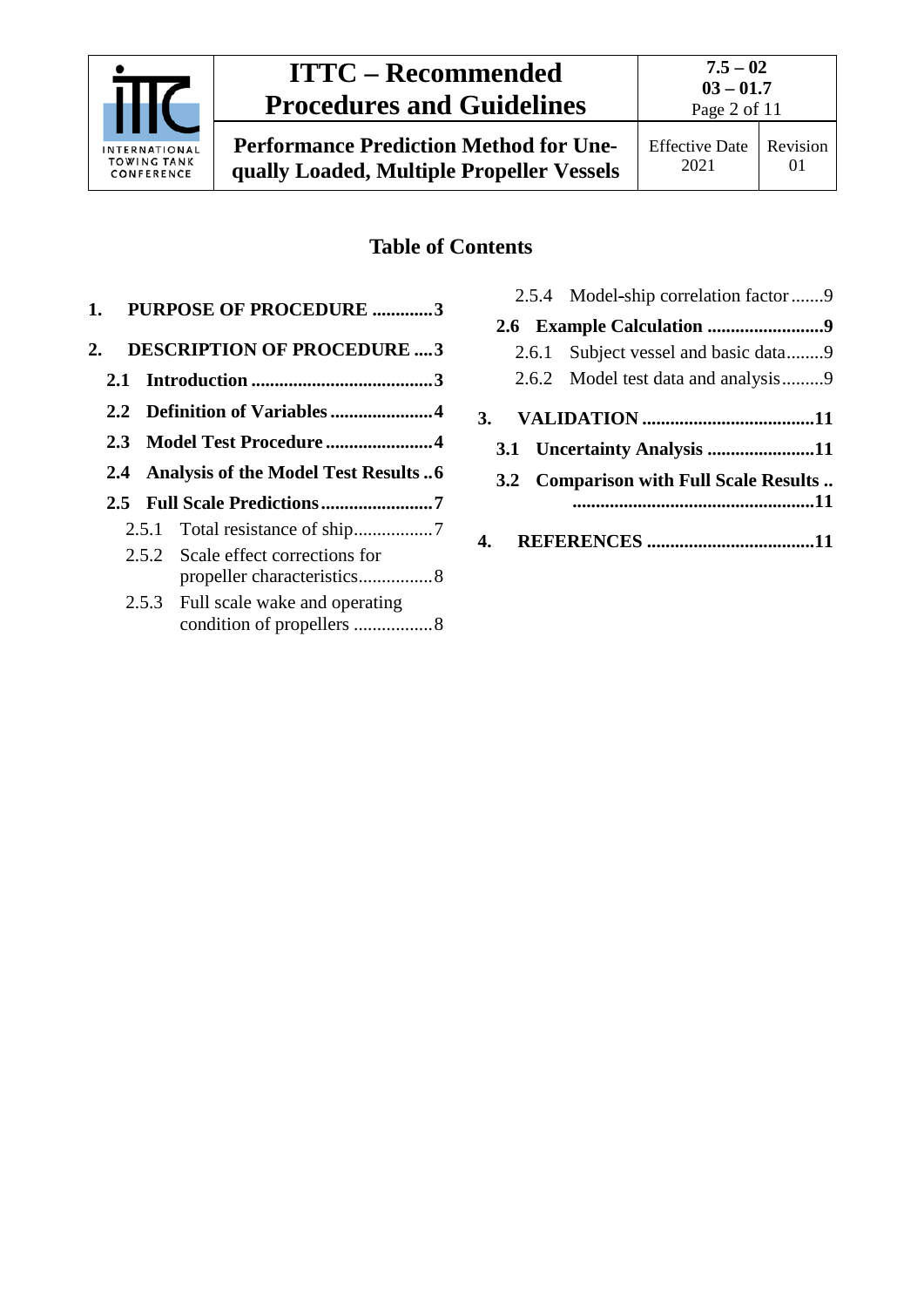

## **Performance Prediction Method for Unequally Loaded, Multiple Propeller Vessels**

#### <span id="page-2-0"></span>**1. PURPOSE OF PROCEDURE**

The procedure gives a general description of an analytical method to predict delivered power and rate of revolutions for multiple propeller ships having unequal loading from model test results.

### <span id="page-2-2"></span><span id="page-2-1"></span>**2. DESCRIPTION OF PROCEDURE**

### **2.1 Introduction**

The powering prediction (7.5-02-03-01.1) method is generally based on that for single or twin screw ships. This procedure describes only the difference from the original ITTC1978 procedure for single or twin screw ships.

Multiple propeller ships, having unequal loading, are defined as ships having multiple propulsion devices that intentionally have different levels of propulsion characteristics. This could be due to each propeller having different geometry or inflow conditions (mainly due to installation position). This definition could also include twin shaft vessels on which the two propellers rotate in the same direction.

Some good examples of this configuration are presented in Figure 1. Along with different geometry and inflow conditions, each propeller has unequal loading and different interactions with the hull, and this effect should be taken into account in the analysis method. By this definition, twin propeller ships (identical design and symmetric position) are treated as single propeller ships. As an example, an analysis method for triple shaft vessels having one propeller in the centre position and two propellers in the wing side position (where the propeller geometry of the two groups is not necessarily same) will be presented and this description can be extended to more multiple propeller ships.

The method requires respective results of a resistance test, a self-propulsion test and the open water characteristics of the model propellers used during the self-propulsion test. (Note that the characteristics of side propellers may be averaged, since the two side propellers are used in a pair and we don't need to distinguish them in propulsion test)



Fig. 1 Unequally loaded, multiple propeller vessels

At the initial design stage, the power distribution of the prime mover of each group is selected carefully and this design value of power ratio is taken into account in the model test by controlling the revolution ratio of each propellers.

As for a self-propulsion test, load variation test (LVT) results are also required to decide the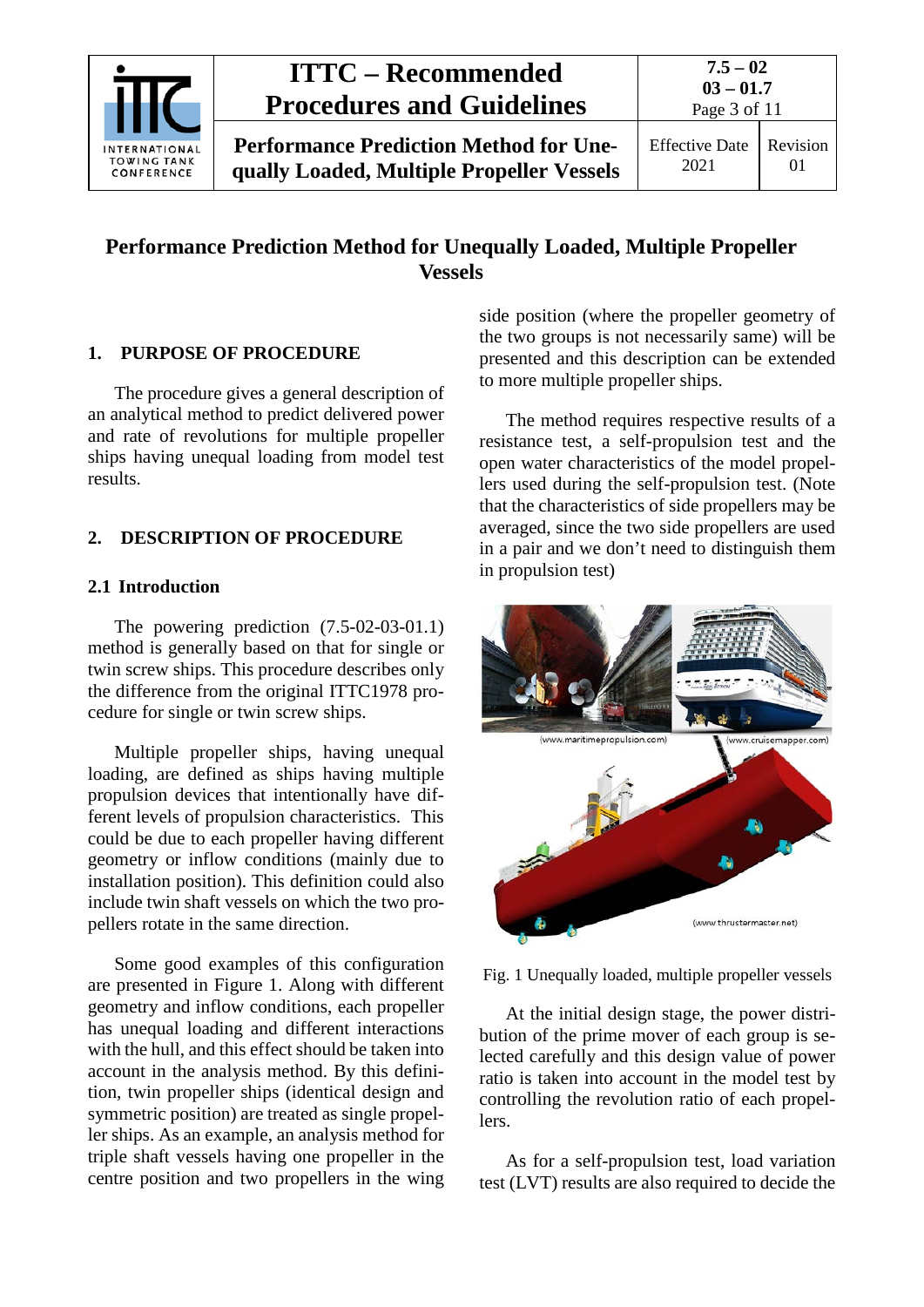

self-propulsion point and the resistance fraction (load ratio) of the centre and side propellers. The details are described in section 2.3 of this procedure.

For the prediction of powering performance of triple shaft vessels, this procedure and guideline presents a new formula for the thrust deduction factor of each propeller. This formula was introduced to consider the interaction effects for the different levels of loading.

Following the general description of the model test and analysis procedure, an example calculation is presented to make this procedure more comprehensive and traceable.

### <span id="page-3-0"></span>**2.2 Definition of Variables**

The symbols not defined in the original ITTC1978 procedure are listed below:

- *RC* resistance of the model at each speed, corrected for temperature differences between resistance and propulsion tests
- *F*<sub>D</sub> tow force expected at each speed for the propelled ship self-propulsion point condition
- *ΔF* change of towing force in load variation test
- *ΔT* change of thrust in load variation test
- <sup>∆</sup>*t* change of thrust deduction factor in load variation test
- $\tau_i$  thrust deduction sensitivity for one propeller
- $\gamma$  resistance fraction for one propeller
- $t_i$  thrust deduction factor for one propeller.

Subscript "*i*" is to distinguish propellers. (For example, *i*=1, 2 and 3 correspond to center, port and starboard)

#### <span id="page-3-1"></span>**2.3 Model Test Procedure**

The triple shaft self-propulsion test described herein incorporates the load variation test (LVT) process covered by 7.5-02-03-01.1 (Propulsion/Bollard Pull Test) and 7.5-02-03-01.4 (ITTC1978 Performance Prediction) methods. The application of the LVT procedure for a triple shaft vessel and the required data are described in the following sections.

In the case of a triple shaft vessel, the centre and side propellers can be controlled independently and can have different powering characteristics. Therefore, at each speed the load ratio of the centre and side propellers is not unique for the ship self-propulsion point (SSPP) where the tow force equals FD. This means that the power distribution between the centre and side propellers must be determined to satisfy the particular requirement (i.e. efficiency, rate of revolution, acoustics, etc.). Since the power distribution is generally determined at the initial design stage with the selection of prime movers and propeller designs, the ratio of the revolution rates between the centre and side propellers is generally planned. The power ratio between the centre and side propellers during the model test is generally controlled by the propeller revolution ratio for the self-propulsion test. The initial test in this procedure uses this planned revolution rate ratio. Subsequent tests will then vary the revolution rates independently as described below.

This procedure requires the following three load variation tests for the performance predictions of a triple shaft vessel:

These tests are conducted at each desired speed to find the ship self-propulsion point and performance parameters across the desired speed range.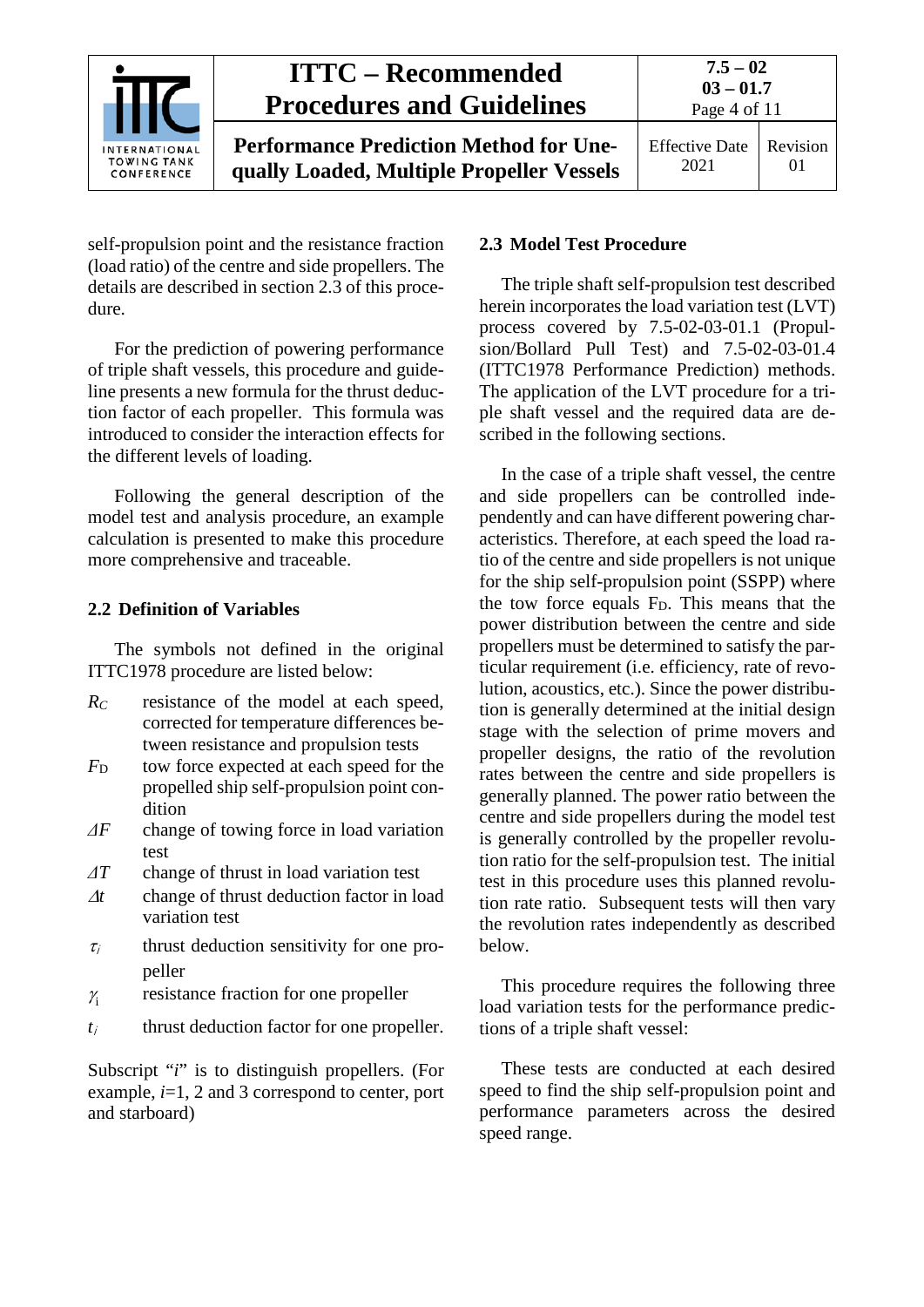

Before performing the LVT 1, the power ratio/revolution rate ratio is decided and the tests are conducted according to the ship self-propulsion point for that ratio. Tests can be conducted at alternate power/revolution rate ratios to determine the optimum power distribution for each speed.

Table 1: Classification of load variation tests

| Test                                                                                                                                          | Centre                                      | Side                                        |  |
|-----------------------------------------------------------------------------------------------------------------------------------------------|---------------------------------------------|---------------------------------------------|--|
| LVT 1:                                                                                                                                        | Variable                                    |                                             |  |
| for all propellers<br>(maintaining the desired<br>revolution ratio between<br>the center and side propel-<br>lers)                            | (with constant ratio)                       |                                             |  |
| $LVT$ 2:<br>for center propeller<br>(maintain the revolution<br>rate of the side propellers<br>from the LVT for all pro-<br>pellers at SSPP)  | Variable<br>(around<br><b>SSPP</b><br>rate) | Constant<br>(SSPP<br>rate)                  |  |
| LVT 3:<br>for side propellers<br>(maintaining the revolution<br>rate of the center propeller<br>from the LVT for all pro-<br>pellers at SSPP) | Constant<br>(SSPP<br>rate)                  | Variable<br>(around<br><b>SSPP</b><br>rate) |  |

To draw a total power & thrust curves for each ship speed as illustrated in Figure 2, multiple series of this procedure are required with different power/revolution rate ratios.

During the LVT 1 for all propellers the approach follows a standard powering test with the exception that the revolution ratio between the centre and side propellers is maintained at the predetermined design ratio corresponding to the planned power distribution. During this test, the ship self-propulsion point is defined when the revolution rates produce the total thrust necessary to achieve the required tow-force  $(F_D)$  for the specific speed and the chosen revolution ratio.



#### Fig. 2 Total Power & Thrust curves which represents several self-propulsion points at a single speed/various power ratios

Following the LVT 1 to determine the ship self-propulsion points for each speed, tests LVT 2 and LVT 3 are conducted. These tests are conducted to determine the thrust deduction values for the individual propellers used in the prediction process.

The LVT 2 is conducted to determine the centre propeller thrust deduction. During this test the side propeller revolution rate is held constant at the value corresponding to the ship selfpropulsion point, found during LVT 1, and the centre propeller revolution rate is varied around its ship self-propulsion point value, also from LVT 1. This generates the horizontal red lines in Figure 3 corresponding to the specific speed and revolution rate ratio/power ratio.

Conversely, during LVT 3, the centre propeller revolution rate is held constant while the side propeller revolution rate is varied. This data represents the vertical purple lines in Figure 3 and provides the thrust deduction for the side propellers.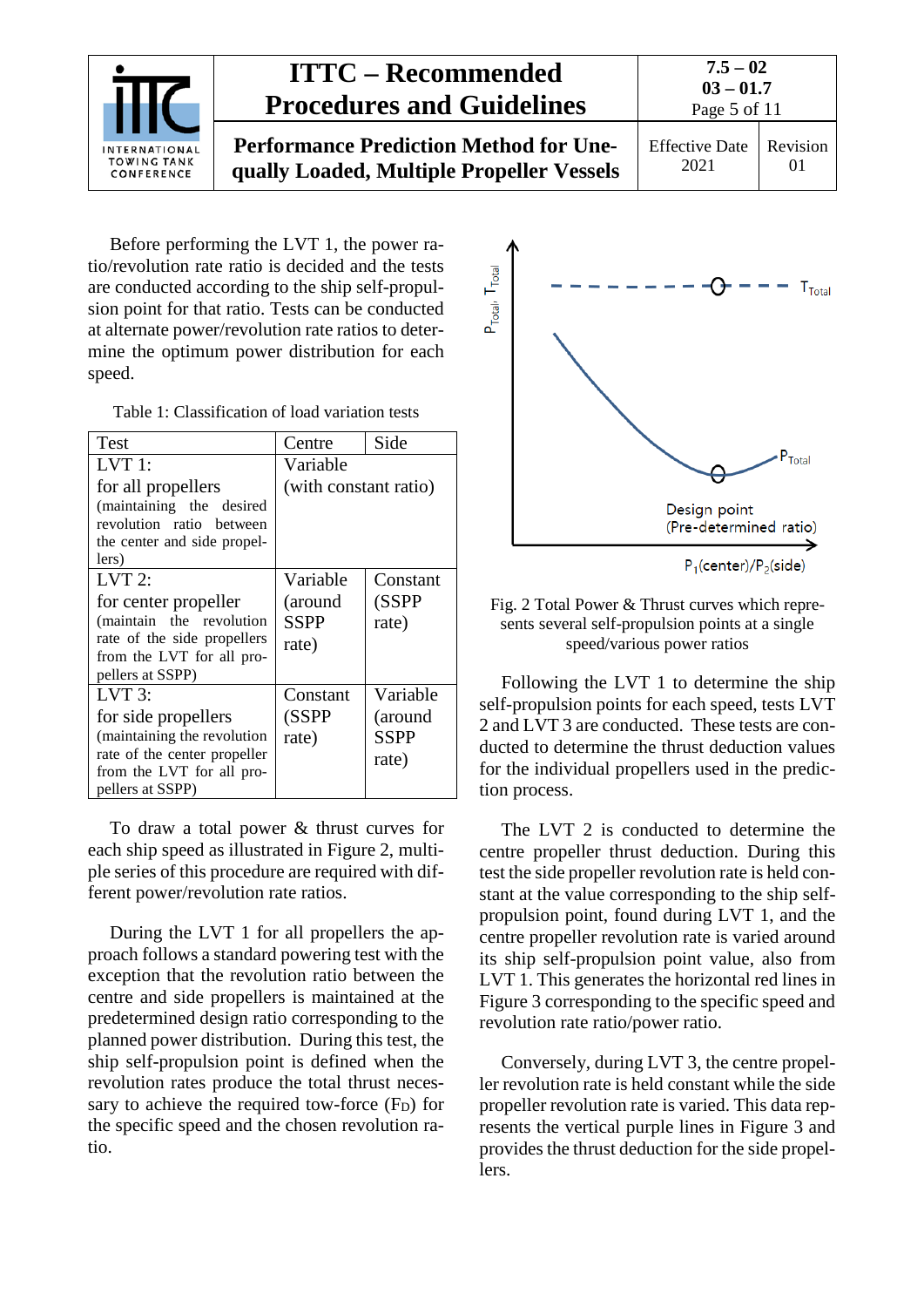

Figure 3 is an example schematic sketch for test planning where multiple speeds and power/revolution rate ratios are conducted. Each box represents the conduct of this procedure. Considering that the thrust is not actually the independent variable, the diagram is to be based on the power characteristics (i.e. revolution rate).



Fig. 3 Schematic sketch of LVT planning

In the case of a ship with  $n(n>3)$  propellers, subsequent LVT can be conducted as explained.

#### <span id="page-5-0"></span>**2.4 Analysis of the Model Test Results**

The analysis methods of resistance for a triple shaft vessel are the same as the original procedure 7.5-02-02-01 (Resistance Test).

In the analysis of power and revolution prediction, the self-propulsion factors are derived according to 7.5-02-03-01.1 (Propulsion/Bollard Pull Test) and 7.5-02-03-01.4 (ITTC1978 Performance Prediction) methods. For the triple shaft vessels however, the thrust deduction factor is considered with special attention because different loading of propellers can have different effect on the resistance increase (or conception

of thrust decrease). From the LVT for the center (LVT 2) and side (LVT 3) propellers, the effect on the resistance can be evaluated.

With the values of thrust deduction factor of each propeller, the delivered power and revolution of each propeller can be predicted.

The thrust deduction from a LVT is obtained from the original ITTC1978 description as;

$$
1 - t = 1 - \frac{T_M + F_D - R_C}{T_M} = \frac{R_C - F_D}{T_M} \tag{1}
$$

During the test for the centre propeller (LVT 2) and side propellers (LVT 3) for a triple shaft vessel the thrust, thrust deduction and towing force slightly change by *ΔT, Δt* and *ΔF* respectfully. The thrust deduction relation can then be written as;

$$
1 - (t + \Delta t) = \frac{R_C - (F_D + \Delta F)}{T_M + \Delta T}
$$
 (2)

Applying eq. (1) to eq. (2)

$$
1 - (t + \Delta t) = \frac{(1 - t)T_M - \Delta F}{T_M + \Delta T}
$$
 (3)

Then eq. (3) can be rearranged to

$$
1 - \left\{ \frac{(t + \Delta t)\Delta T + \Delta t T_M}{\Delta T} \right\} = -\frac{\Delta F}{\Delta T} \tag{4}
$$

which can be written as

$$
1 - \tau = -\frac{\Delta F}{\Delta T} \tag{5}
$$

where

$$
\tau = t + \Delta t \frac{\Delta T + T_M}{\Delta T} \tag{6}
$$

Note that eq. (2) and the following equations can be simplified under the assumption that ∆t is negligibly small. Using this assumption, eq. (6) is not useful anymore and eq. (5) becomes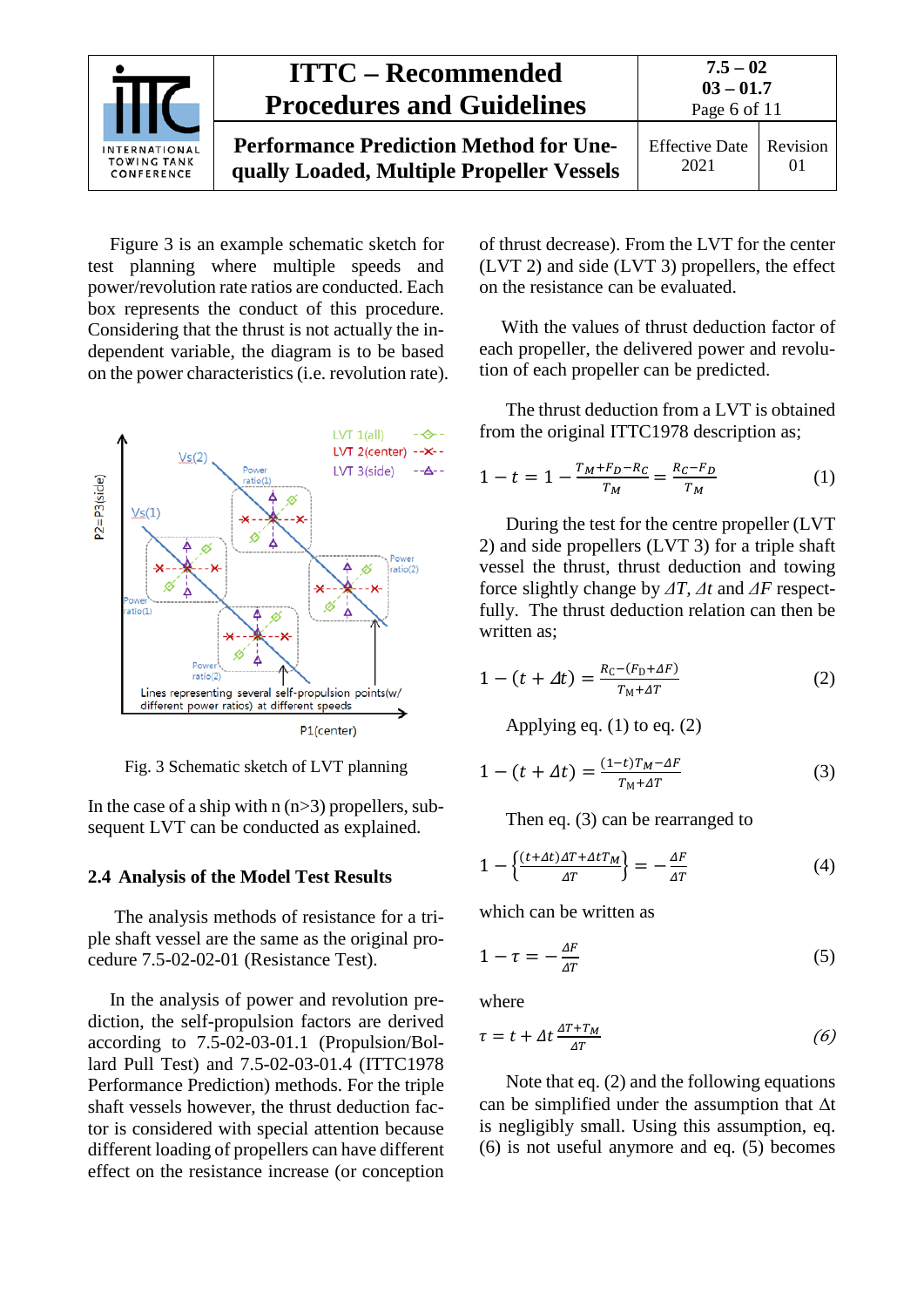

**Performance Prediction Method for Unequally Loaded, Multiple Propeller Vessels**

the only equation to describe the sensitivity of the thrust deduction of the propeller.

The thrust deduction sensitivity  $(1-\tau_i)$  for each propeller is then derived from the LVT for the *i*-th propeller as the linear slope of the change in towing force and the change in thrust (∆*F*/∆*T*)*i*.

$$
1 - \tau_i = \left(-\frac{\Delta F}{\Delta T}\right)_i \tag{7}
$$

Then the portion of the resistance (load fraction, <sup>γ</sup>*i*) that the *i*-th propeller is responsible for is determined as follows;

$$
\gamma_i = \frac{T_i(1-\tau_i)}{\sum_{j=1}^3 T_j(1-\tau_j)}
$$
(8)

$$
\sum_{i=1}^{3} \gamma_i = 1 \tag{9}
$$

Therefore, the thrust deduction factor for the *i*-th propeller at the SSPP can be calculated as follows;

$$
1 - t_i = \gamma_i \frac{R_{\text{TM}} - F_{\text{D}}}{T_i} \tag{10}
$$

Usually the load factor of each propeller is a function of speed, therefore a number of selfpropulsion points across the speed range should be calculated by the above method. Then a load factor and thrust deduction curves representing the self-propulsion points can be developed by curve fitting as a function of speed.

Similar to all other vessels, the total thrust deduction factor *t* can be obtained as follows using the sum of all propeller thrust;

$$
t = -\frac{R_{\rm TM} - F_{\rm D} - \sum_{i=1}^{3} T_i}{\sum_{i=1}^{3} T_i}
$$
(11)

Following the original procedure 7.5-02-03- 01.4 (ITTC1978 Performance Prediction) the model-scale effective wake ratio for each propeller is obtained by the thrust-identification,

*wTM\_i* (or torque-identification, *wQM\_i*) using the propeller open water characteristics. Then the relative rotative efficiency  $n_{RM_i}$  can be calculated and the full-scale predictions can be made. The full-scale predictions utilize the assumption that the thrust deduction and the relative rotative efficiency are the same at full-scale as calculated using model-scale values. Therefore;

$$
t_{\tilde{S}_i} = t_{Mi} \tag{12}
$$

and

<span id="page-6-0"></span>
$$
\eta_{\text{RS}i} = \eta_{\text{RM}i} \tag{13}
$$

#### **2.5 Full Scale Predictions**

As described in the following sections, no full scale data is disclosed up to now and this section only shows the principle idea of extrapolation following procedure 7.5-02-03-01.4 (ITTC1978 Performance Prediction).

#### <span id="page-6-1"></span>2.5.1 Total resistance of ship

Extrapolation method for the resistance is the same as the original procedure.

$$
C_{TS} = \frac{S_S + S_{BK}}{S_S} [(1 + K)C_{FS} + \Delta C_F + C_A] +
$$
  
\n
$$
C_R + C_{AAS} + C_{APPS}
$$
\n(14)

The relation between total resistance and thrust is written as

$$
R_{TS} = T_1(1 - t_1) + T_2(1 - t_2) + T_3(1 - t_3)
$$
\n
$$
(15)
$$

Or, assuming two propulsors are acting similarly;

$$
R_{TS} = T_1(1 - t_1) + 2T_2(1 - t_2)
$$
 (16)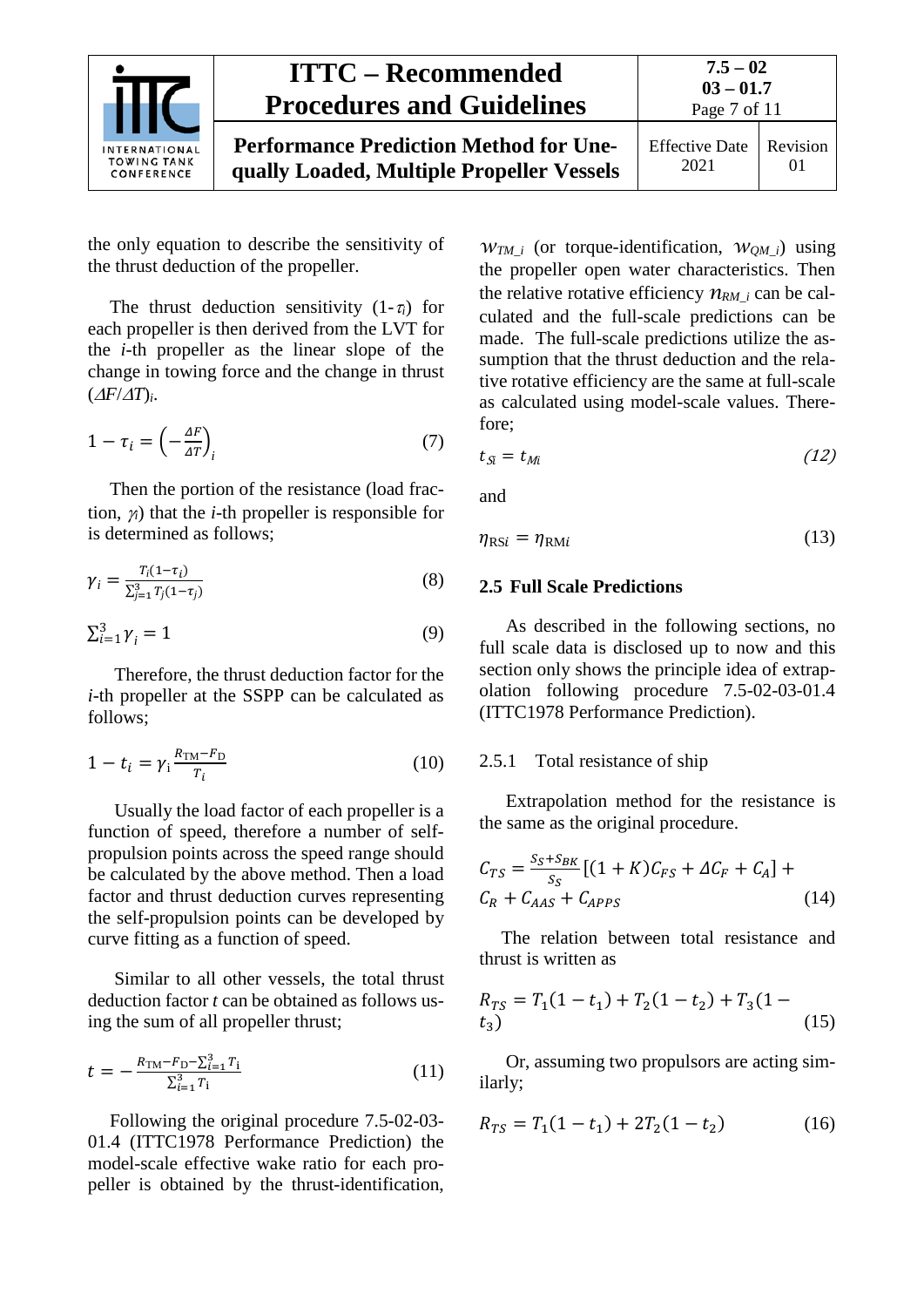

## Revision 01

### <span id="page-7-0"></span>2.5.2 Scale effect corrections for propeller characteristics

The prediction method for characteristics of the full-scale propeller is also the same as the original procedure. However, corrections should be done for each propeller independently for the data obtained at the SSPP. The thrust and torque coefficients are computed in accordance with 7.5-02-03-01.1 (Propulsion/Bollard pull Test) and 7.5-02-03-01.4 (ITTC1978 Performance Prediction) methods. The full-scale values use corrected model-scale values as follows;

$$
K_{TS} = K_{TM} - \Delta K_T \tag{17}
$$

$$
K_{QS} = K_{QM} - \Delta K_Q \tag{18}
$$

Where

$$
\Delta K_T = -\Delta C_D \cdot 0.3 \cdot \frac{P}{D} \cdot \frac{c \cdot Z}{D} \tag{19}
$$

$$
\Delta K_Q = \Delta C_D \cdot 0.25 \cdot \frac{c \cdot z}{D} \tag{20}
$$

The difference in drag coefficient, ∆*CD,* between full and model-scale is;

$$
\Delta C_D = C_{DM} - C_{DS} \tag{21}
$$

Where

$$
C_{DM} = 2\left(1 + 2\frac{t}{c}\right) \left[\frac{0.044}{(Re_{c0})^{\frac{1}{6}}} - \frac{5}{(Re_{c0})^{\frac{2}{3}}}\right]
$$
 (22)

and;

$$
C_{DS}
$$
  
= 2\left(1 + 2\frac{t}{c}\right)\left(1.89 + 1.62 \cdot \log\frac{c}{k\_{P}}\right)^{-2.5}(23)

Details are described in the original 7.5-02- 03-01.4 (ITTC1978 Performance Prediction) procedure.

### <span id="page-7-1"></span>2.5.3 Full scale wake and operating condition of propellers

The full-scale wake fraction is calculated by the ITTC1978 formula using the model wake fraction and the thrust deduction fraction for each propeller defined in section 2.4. The number and position of the rudder(s), type of side shaft support(s) (brackets or split stern) should be considered for each propeller. The formulas for the correction are the same as the original procedure but addressed separately for each propeller.

$$
w_{TSi} = (t_i + w_{Ri}) + (w_{TMi} - t_i - w_{Ri}) \frac{(1+k)C_{FS} + \Delta C_F}{(1+k)C_{FM}}
$$
\n(24)

where  $w_{R_i}$  is set to zero when the rudder is not located behind the i-th propeller.

The full-scale load is obtained by the same procedure. However, the operating conditions of the centre and side propellers are different and must be computed independently using the individual model-scale load fractions and thrust deductions, and full-scale wake fractions for each propeller.

$$
\frac{K_{TSi}}{J_i^2} = \frac{S_S}{2 \cdot D_S^2} \cdot \frac{C_{TS} \cdot \gamma_i}{(1 - t_i)(1 - w_{TSi})^2} \tag{25}
$$

$$
n_{\rm Si} = \frac{(1 - w_{\rm TSi})V_{\rm S}}{I_{\rm TSi} D_{\rm S}}\tag{26}
$$

Finally, the delivered power, thrust and torque of each propeller are determined using full-scale parameters and the model-scale relative rotative efficiency as follows,

$$
P_{\text{DS}i} = 2\pi \rho_{\text{S}} D_{\text{S}}^5 n_{\text{Si}}^3 \frac{\kappa_{\text{QTS}i}}{\eta_{\text{R}i}} \tag{27}
$$

$$
T_{\text{Si}} = \left(\frac{K_{\text{TS}i}}{J_i^2}\right) \cdot J_{\text{TS}i}^2 \rho_{\text{S}} D_{\text{S}}^4 n_{\text{Si}}^2 \tag{28}
$$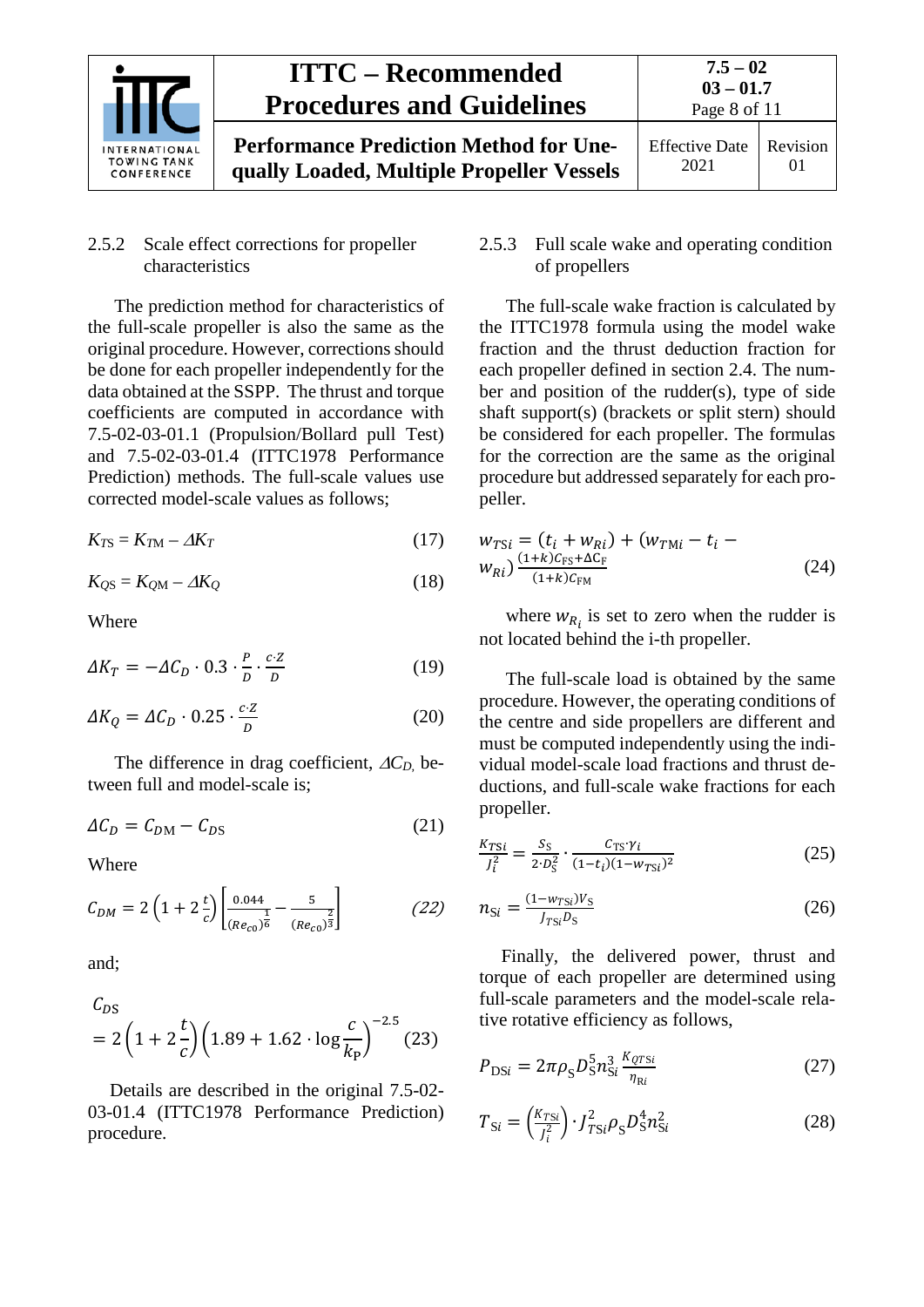

**Performance Prediction Method for Unequally Loaded, Multiple Propeller Vessels** **7.5 – 02**

$$
Q_{Si} = \frac{K_{QTSi}}{\eta_{Ri}} \cdot \rho_S D_S^5 n_{Si}^2 \tag{29}
$$

#### <span id="page-8-0"></span>2.5.4 Model-ship correlation factor

The model-ship correlation factor should be based on systematic comparison between full scale trial results and predictions from model scale tests. Thus, the correlation factors for triple shaft vessels may differ from that of single/twin shaft vessels. However, no recommended value exists at present, since there is not enough data for triple shaft vessels.

### <span id="page-8-2"></span><span id="page-8-1"></span>**2.6 Example Calculation**

#### 2.6.1 Subject vessel and basic data

A subject vessel, a 1,500 passenger/1,600 lane meters RoPax ferry, is selected. It has one center propeller and two wing-side pods. The ship's main particulars and details of the propulsion system are described in Table 2.

Table 2 Main particulars of the ship and propulsion system

| <b>Main Particulars</b> |                                   |       |  |  |
|-------------------------|-----------------------------------|-------|--|--|
| Item                    | Ship<br>Model                     |       |  |  |
| Scale                   | 18.000                            |       |  |  |
| LBP(m)                  | 155.70                            | 8.650 |  |  |
| B(m)                    | 24.80                             | 1.378 |  |  |
| Td(m)                   | 5.50                              | 0.316 |  |  |
| $WSA(m^2)$              | 4009.1<br>12.374                  |       |  |  |
| Vs(design)              | $22.5$ kts<br>$2.728 \text{ m/s}$ |       |  |  |
|                         | Ship Propulsion System            |       |  |  |
| Item                    | Wing-side Pods<br>Main, center    |       |  |  |
| Diameter(m)             | 4.50<br>3.00                      |       |  |  |
| $P/D$ (mean)            | 1.06                              | 1.35  |  |  |
| EAR                     | 0.75<br>0.60                      |       |  |  |
| Power(kW)               | 10,400                            | 6,500 |  |  |

The normal operation point of the propulsion system has a 20-60-20 power distribution ratio. The centre propeller delivers about 60% and the two wing-side pod thrusters deliver about 40% (each 20%) of the total propulsion power [1]. The corresponding revolution ratio between centre and side propellers is determined in advance as 1:1.293 (centre:side).

### <span id="page-8-3"></span>2.6.2 Model test data and analysis

The load variation test results for all three test conditions are presented below in Table 3.

From LVT 1 of all propellers, self-propulsion point data for the centre and side propellers is obtained as below;

From LVT of centre propeller and side propellers, the thrust deduction sensitivity,  $\tau$  i (i.e., effect of resistance change due to each propeller), resistance fraction  $\gamma$  i and thrust deduction factor  $t_i$  can be calculated. Other propulsion factors are calculated with open water characteristics data of centre and side propellers and finally the delivered power and revolution of each propeller can be calculated based on the same procedure of ITTC78 original. (Details are referred to [1]).

A relatively smaller value of  $(1 - \tau_i)$  means a larger change in resistance for an increase in thrust at the self-propulsion condition, and this larger interaction effect results in a larger thrust deduction factor sensitivity. Note that the thrust deduction sensitivity is important in the distribution of the interactions not the absolute value of the thrust deduction.

From the model test, the delivered power and revolution of centre and side propellers are calculated separately and these results would be compared with sea trial data if they become available.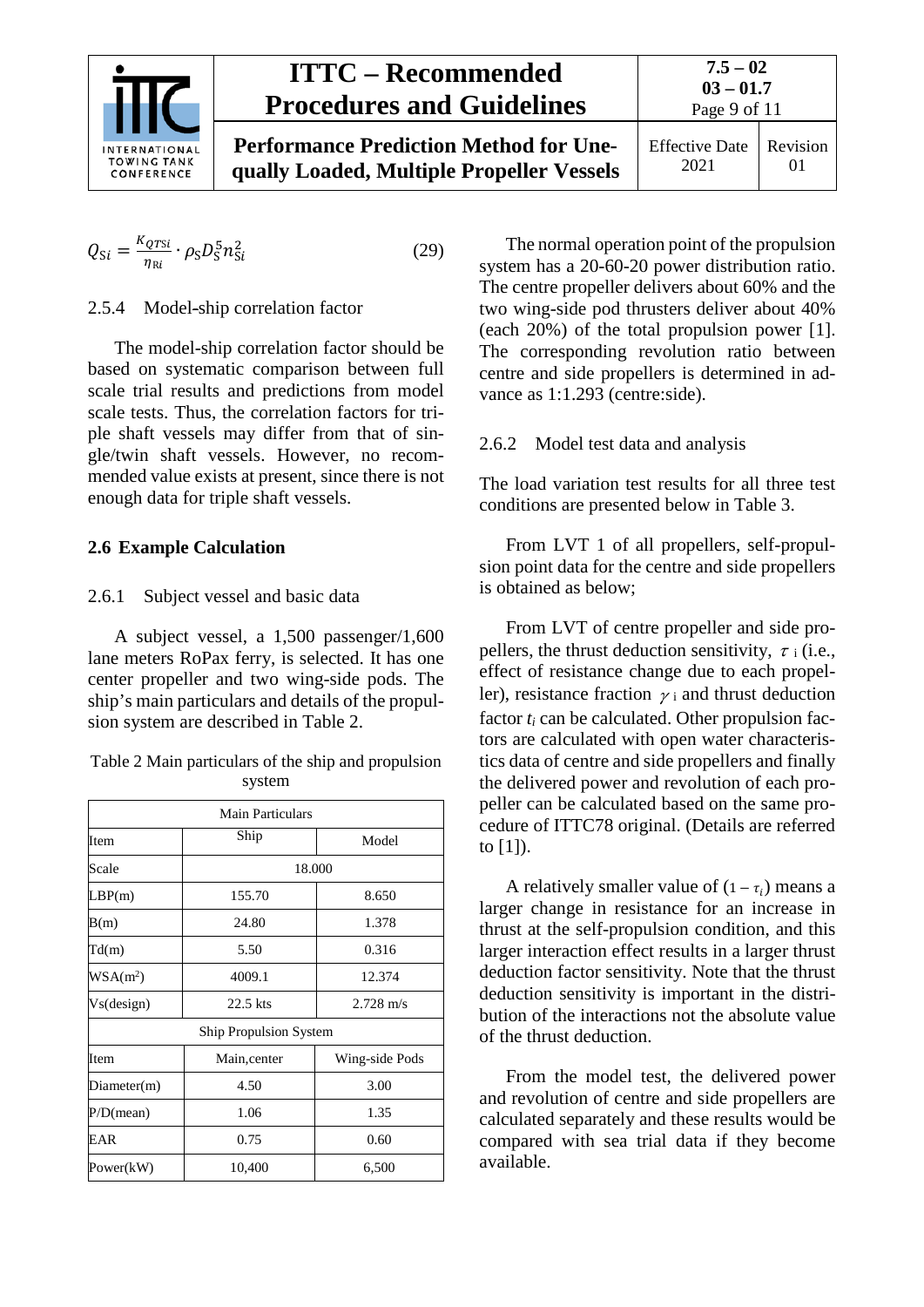

**7.5 – 02 03 – 01.7**

**Performance Prediction Method for Unequally Loaded, Multiple Propeller Vessels**

Page 10 of 11 Effective Date

2021 Revision 01

### Table 3 Model test data for LVT for all/centre/side propellers

| LVT 1 for all propellers |                     |                        |       |       |  |  |
|--------------------------|---------------------|------------------------|-------|-------|--|--|
| Vs                       | [knot]              |                        | 22.5  |       |  |  |
| Vm                       | $\lceil m/s \rceil$ |                        | 2.728 |       |  |  |
| Fd                       | [N]                 |                        | 47.71 |       |  |  |
| Tf                       | [N]                 | 47.3                   | 58.1  | 36.1  |  |  |
| n_centre                 | [Hz]                | 11.10                  | 10.90 | 11.30 |  |  |
| n_side                   | [Hz]                | 14.35                  | 14.09 | 14.61 |  |  |
| T centre                 | [N]                 | 102.3<br>95.3<br>109.8 |       |       |  |  |
| T side                   | [N]                 | 23.4                   | 21.0  | 25.8  |  |  |
| Q_centre                 | [Nm]                | 4.93                   | 4.64  | 5.25  |  |  |
| $Q$ _side                | [Nm]                | 1.26                   | 1.18  | 1.35  |  |  |
| P centre                 | [W]                 | 344.0                  | 317.5 | 372.5 |  |  |
| P side                   | [W]                 | 114.0                  | 104.1 | 123.9 |  |  |

| LVT 2 for center propeller |                     |                         |       |       |  |  |
|----------------------------|---------------------|-------------------------|-------|-------|--|--|
| <b>Vs</b>                  | [knot]              |                         | 22.5  |       |  |  |
| Vm                         | $\lceil m/s \rceil$ |                         | 2.728 |       |  |  |
| Fd                         | [N]                 |                         | 47.71 |       |  |  |
| Tf                         | [N]                 | 47.7                    | 37.3  | 54.7  |  |  |
| n_center                   | [Hz]                | 11.09                   | 11.39 | 10.89 |  |  |
| n side                     | [Hz]                | 14.34                   | 14.34 | 14.34 |  |  |
| T_center                   | [N]                 | 102.1<br>94.5<br>113.4  |       |       |  |  |
| T_side                     | [N]                 | 23.3                    | 23.3  | 23.3  |  |  |
| Q_center                   | [Nm]                | 4.92                    | 5.39  | 5.08  |  |  |
| Q_side                     | [Nm]                | 1.26                    | 1.26  | 1.26  |  |  |
| P center                   | [W]                 | 343.0<br>386.0<br>347.6 |       |       |  |  |
| P_side                     | [W]                 | 113.4                   | 113.4 | 113.4 |  |  |

| LVT 3 for side propeller |        |       |      |      |
|--------------------------|--------|-------|------|------|
| Vs                       | [knot] |       | 22.5 |      |
| Vm                       | [m/s]  | 2.728 |      |      |
| Fd                       | [N]    | 47.71 |      |      |
| Tf                       | [N]    | 47.7  | 50.6 | 44.8 |

| n center  | [Hz] | 11.09 | 11.09 | 11.09 |
|-----------|------|-------|-------|-------|
| n_side    | [Hz] | 14.34 | 14.04 | 14.64 |
| T center  | [N]  | 102.1 | 102.1 | 102.1 |
| T side    | [N]  | 23.3  | 20.4  | 26.3  |
| O center  | [Nm] | 4.92  | 4.92  | 4.92  |
| $Q$ _side | [Nm] | 1.26  | 1.15  | 1.37  |
| P center  | [W]  | 343.0 | 343.0 | 343.0 |
| P side    | [W]  | 113.4 | 101.8 | 125.7 |

Table 4 Self-propulsion point data

| Item   | n     |       |      |
|--------|-------|-------|------|
|        | [Hz]  | [N]   | [Nm] |
| Centre | 11.09 | 102.1 | 4.92 |
| Side   | 14.34 | 23.3  | 1.26 |



Fig. 4 Data graph for thrust deduction sensitivity for centre/side propeller